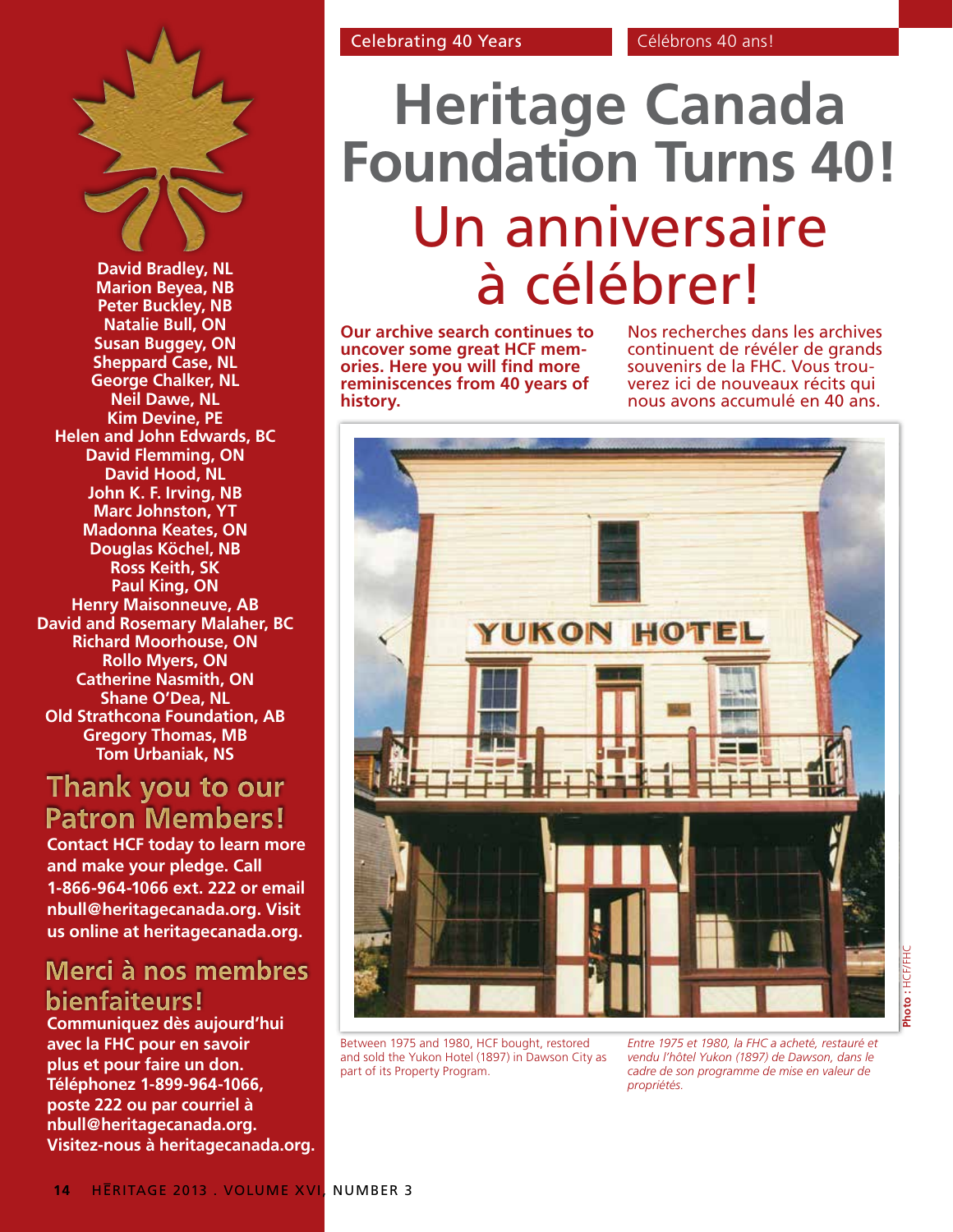#### **Property Program – Yukon Hotel, Dawson City, Yukon**

Rather than acquiring property in traditional National Trust fashion, HCF's founding board chose to invest in strategically important buildings across the country as a way of raising interest, attracting private investment, and ultimately sparking the revitalization of entire communities. The Property Program—one of HCF's earliest programs—was developed to demonstrate new approaches to preserving historic properties through acquisition, investment in rehabilitation, and then resale to the private sector.

The Yukon Hotel is a log building constructed by businessman J.E. Binet around 1897 as a speculative venture at the start of the Klondike Gold Rush. It was first leased as office space to the federal government in the new Yukon Territory (for the exorbitant sum of \$1,000 a month) before being converted into a hotel in the 1930s. When HCF purchased it in 1975 for \$1, the hotel was vacant and decaying. In September, 1977, at the ceremonial raising of the hotel to allow for foundation repairs, our vice-chair, Pierre Berton, instigated the "Gold Rush of '77" when he jokingly invited participants to look for gold. They found some too!

HCF invested \$386,000 in the building's rehabilitation, and in 1982 the Historic Sites and Monuments Board of Canada designated the hotel a national historical site. Sold into private hands the following year, it continues to operate as a hotel today.



A sample of Heritage Day posters—one from each of the past four decades produced by HCF since 1976.

#### **Heritage Day – Four Decades of Celebration**

In 1973, the initial vision was that Heritage Day would become a statutory holiday celebrated on the third Monday of February by Canadians across the country. Although proposed federal legislation was roundly supported, it was never passed. Still, Canadians continue to celebrate this significant day each year supported by HCF's leadership in rallying heritage organizations, educational institutions, museums, service clubs and municipal and provincial governments to observe it as a time to recognize, promote and celebrate heritage.

Themes have varied from the heritage of farming and industry and the heritage of faith to the heritage of military places, transportation, and homes and neighbourhoods. Over the years, countless posters and educational guides have been distributed to schools and community groups across the country, or downloaded from HCF's website.

#### Programme de mise en valeur de propriétés – Hôtel Yukon, Dawson (Yukon)

Plutôt que d'acquérir des propriétés comme le font traditionnellement les fiducies nationales du patrimoine, le premier conseil d'administration de la FHC a choisi d'investir dans des bâtiments stratégiques à travers le pays en vue de susciter de l'intérêt, d'attirer des investissements privés et de stimuler la revitalisation de localités. Le programme de mise en valeur de propriétés a été un des premiers champs d'action de la FHC. Il a été conçu en vue de démontrer de nouvelles façons de préserver les propriétés historiques : la FHC achèterait des immeubles, les réhabiliterait, puis les revendrait au secteur privé.

L'hôtel Yukon est un bâtiment en bois rond que l'homme d'affaires J.E. Binet a construit vers 1897 à titre spéculatif, au début de la ruée vers l'or du Klondike. Il a d'abord été loué (pour la somme exorbitante de 1000 \$ par mois) au gouvernement fédéral, qui y a aménagé des bureaux. C'est dans les années 1930 qu'il a été transformé en hôtel. Lorsque la FHC l'a acheté en 1975 pour 1 \$, l'hôtel était vide et en piètre état. En septembre 1977, notre vice-président Pierre Berton a lancé une nouvelle « ruée vers l'or », invitant à la blague les participants à une cérémonie soulignant les travaux à chercher de l'or sous l'ancien hôtel – qui avait été soulevé de sa fondation pour permettre des réparations structurales. Et on en a trouvé!

La FHC a investi 386 000 \$ dans la remise en état. En 1982, la Commission des lieux et monuments historiques du Canada a désigné l'hôtel comme lieu historique national. L'immeuble a été vendu à des intérêts privés l'année suivante, et il est encore exploité comme hôtel aujourd'hui.



*Exemples d'affiches de la Fête du patrimoine – une de chacune des quatre dernières décennies – produites par la FHC depuis 1976.*

#### Fête du patrimoine – Quatre décennies de célébrations

En 1973, la vision consistait à faire de la Fête du patrimoine un jour férié que célébreraient tous les Canadiens le troisième lundi de février. Même si un projet de loi fédéral en ce sens a reçu énormément d'appui, il n'a jamais été adopté. Les Canadiens continuent néanmoins de célébrer cette importante journée chaque année, en grande partie grâce aux efforts déployés par la FHC pour inciter les organisations du patrimoine, les établissements d'enseignement, les musées, les sociétés de philanthropie et les gouvernements municipaux et provinciaux à en profiter pour reconnaître et faire connaître le patrimoine, et le célébrer.

Les thèmes ont varié du patrimoine agricole et industriel, les lieux de culte et les installations militaires aux transports, les demeures et les quartiers. Au fil des ans, d'innombrables affiches et guides éducatifs ont été diffusés partout au pays dans les écoles et par l'entremise de groupes communautaires, ou téléchargés à partir du site Web de la FHC.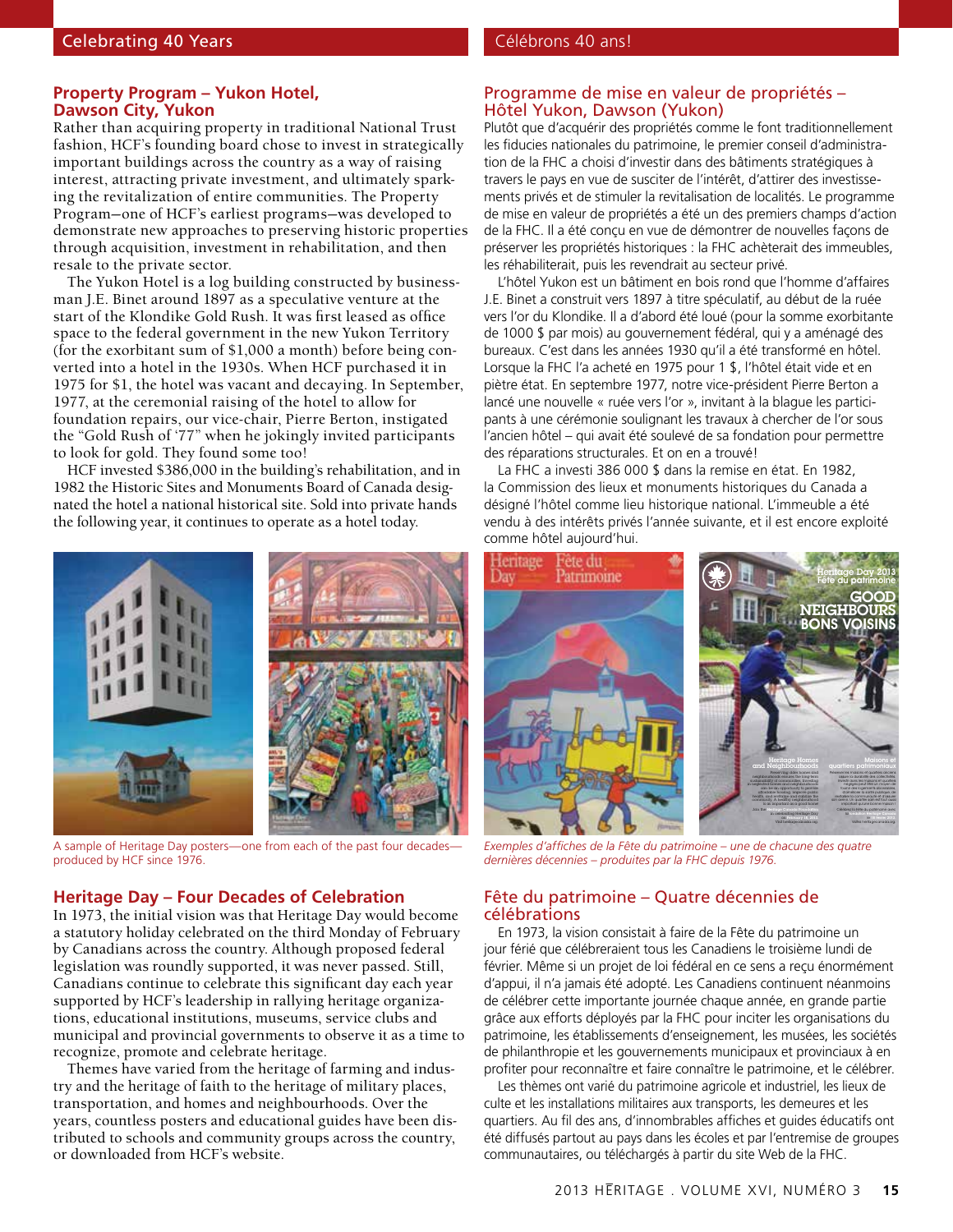#### **National Heritage Awards Program – And now the envelope, please!**

HCF launched its Heritage Awards Program in 1974 as "a tangible recognition of the efforts of individuals, heritage groups or companies who have made an outstanding achievement in



HRH, The Prince of Wales and HCF chair Trudy Cowan unveiling the first Prince of Wales Prize for Municipal Heritage Leadership plaque, presented in 2000 to Mayor Donald Cousens of Markham, Ontario.

*S.A.R. le prince de Galles et la présidente de la FHC Trudy Cowan dévoilent la plaque du premier Prix du prince de Galles pour leadership municipal en matière de patrimoine, présentée au maire Donald Cousens de Markham (Ontario) en 2000.*

saving the visible reminders of the past." News of the program's creation and a call for nominations appeared in over 30 of Canada's major daily newspapers and in 30-second late-night commercials on CBC, generating a flood of submissions. That first year the jury selected a range of deserving conservation projects, such as Winnipeg's Dalnavert House and the Old Stone Mill in Delta, Ontario.

In 1978, the Gabrielle Léger Medal was added to honour individuals for outstanding service to the country in the cause of heritage conservation. It was named after one of HCF's strongest early supporters, Madame Gabrielle Léger, wife of Governor General Jules Léger, who presented the first medal to HCF's founding chair, Hartland MacDougall. The following year saw the creation of the Lieutenant Governor's Award to honour special achievement at the provincial/territorial level.

In 1999, the Prince of Wales Prize was created, a prestigious new award established with His Royal Highness in keeping with his commitment to architecture, the environment, and innercity renewal. It has been awarded to 12 municipal governments so far—two of which had the honour of receiving the award from HRH the Prince of Wales himself.

To mark our 40th anniversary, HCF launched the new Cornerstone Awards for Building Heritage this year to recognize excellence in the rehabilitation and adaptive use of historic buildings and the integration of new construction in a historic context. Based on the number of submissions that poured in, there are many worthy candidates for these new awards.

#### **National Heritage Conference**

HCF's annual general meetings quickly expanded to include guest speakers and learning sessions. In less than a decade the meetings had morphed into larger conference events, with the first, "Preservation: The Changing Economy," held in Halifax in 1981. That success led to 31 annual conferences held across the

#### Programme national de prix du patrimoine – L'enveloppe, s'il vous plaît!

La FHC a lancé son programme national de prix du patrimoine en 1974. Elle voulait ainsi reconnaître de façon tangible les efforts de personnes, de groupes du patrimoine ou d'entreprises à l'origine de réalisations exceptionnelles en vue de sauver des souvenirs visibles du passé. La création du programme et l'appel de candidatures ont été annoncés dans plus de 30 grands quotidiens du Canada ainsi que dans des publicités de 30 secondes diffusées en fin de soirée sur les ondes de Radio-Canada/CBC – et les candidatures ont afflué. Le jury a choisi un éventail de projets de conservation méritoires, comme la maison Dalnavert à Winnipeg et l'Old Stone Mill à Delta en Ontario.

En 1978, la Médaille Gabrielle-Léger y a été ajoutée pour rendre hommage à des personnes qui ont rendu un service insigne au pays au titre de la conservation du patrimoine. M<sup>me</sup> Gabrielle Léger, épouse du gouverneur général Jules Léger, a été d'emblée une ardente partisane de la FHC; c'est elle qui a présenté la première médaille portant son nom, au président fondateur de la FHC Hartland MacDougall. L'année suivante, le Prix du lieutenantgouverneur a été institué pour souligner des réalisations notables à l'échelon provincial ou territorial.

En 1999, le prestigieux Prix du prince de Galles a été créé avec l'aval de Son Altesse Royale, dans le cadre de son engagement en faveur de l'architecture, de l'environnement et du renouveau des centres-villes. Il a jusqu'à présent été décerné à 12 gouvernements municipaux – dont deux ont eu l'honneur de recevoir le prix des mains de Son Altesse Royale le prince de Galles.

Dans le cadre de notre 40<sup>e</sup> anniversaire, nous avons lancé les Prix des rebâtisseurs du patrimoine bâti. Ils reconnaissent l'excellence dans la réhabilitation et la réutilisation adaptée de



Madame Gabrielle Léger presenting Hartland MacDougall with the inaugural Gabrielle Léger Medal for Lifetime Achievement in Heritage Conservation in 1978.

*Mme Gabrielle Léger présente la première Médaille Gabrielle-Léger à Hartland MacDougall pour l'ensemble des réalisations en conservation du patrimoine en 1978..*